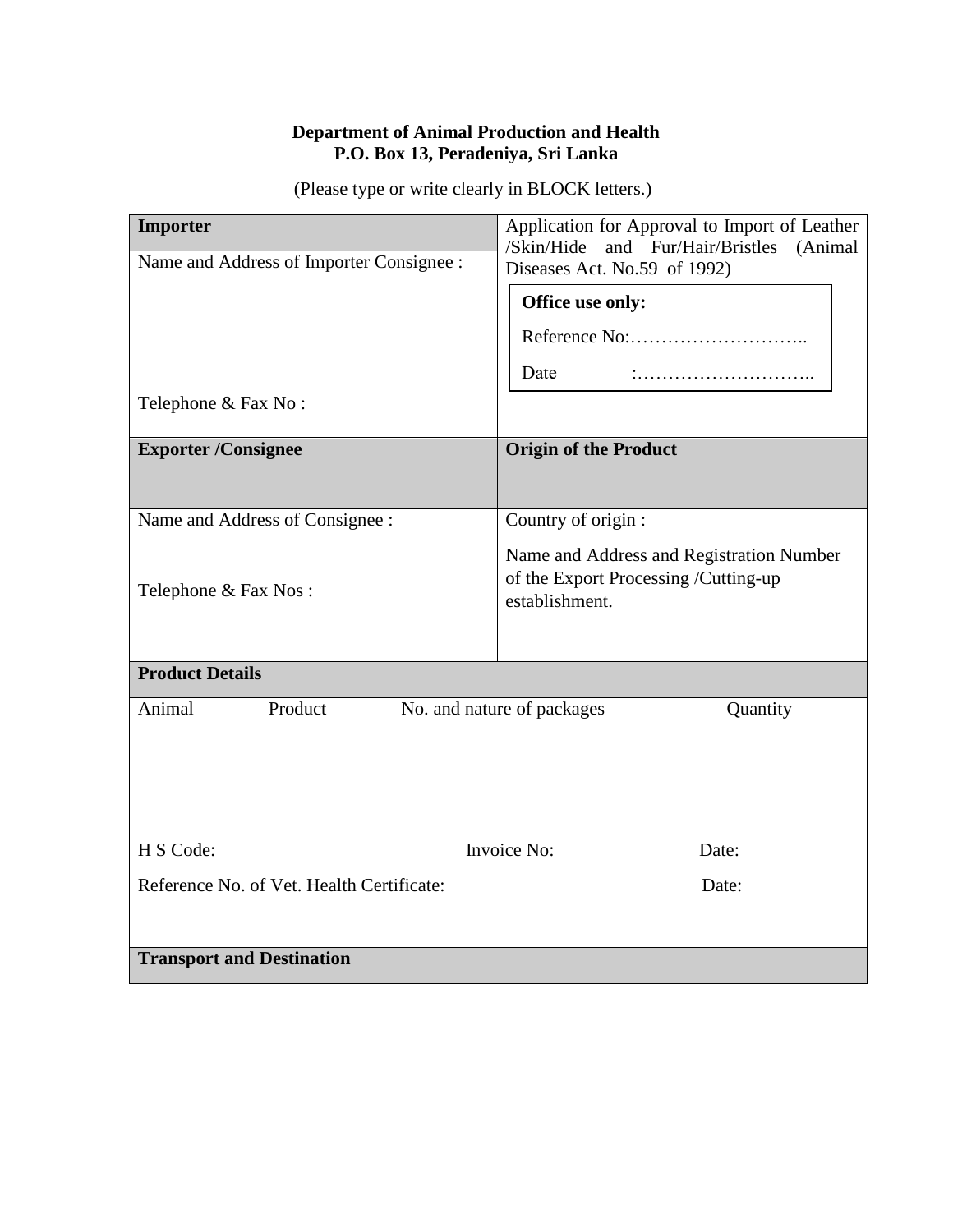Expected Month /Date of Export : Air lines /Ship :

Place of embarkation : Transshipment via\*

Expected Month/Date of Arrival : Detail route to Sri Lanka :

Place of disembarkation :

(\*state name of the country)

*P.T.O.*

FO/VRA/02 Issue No: 1 Issue date:2013.01.01 Revised No: Revised date:

## **Agreement:**

Director General,

Department of Animal Production & Health,

Peradeniya.

I hereby agree:

- To adhere to conditions stipulated by the Department of Animal Production & Health (DAPH) in respect to importation of 33animal Hair/Fur/ Bristles into Sri Lanka.
- If the consignment is not found to be fulfilled the terms and conditions stipulated by the DAPH, to agree either to re-export or destroy the consignment under the supervision of the CAQO, DAPH
- To follow any other terms and conditions as may be stipulated by the DAPH from time to time.

# **DECLARATION**

I declare that to the best of my knowledge and belief all the above information are true and correct

……………………………………… …………………………

Signature of Applicant Name of Applicant

Date:…………………..